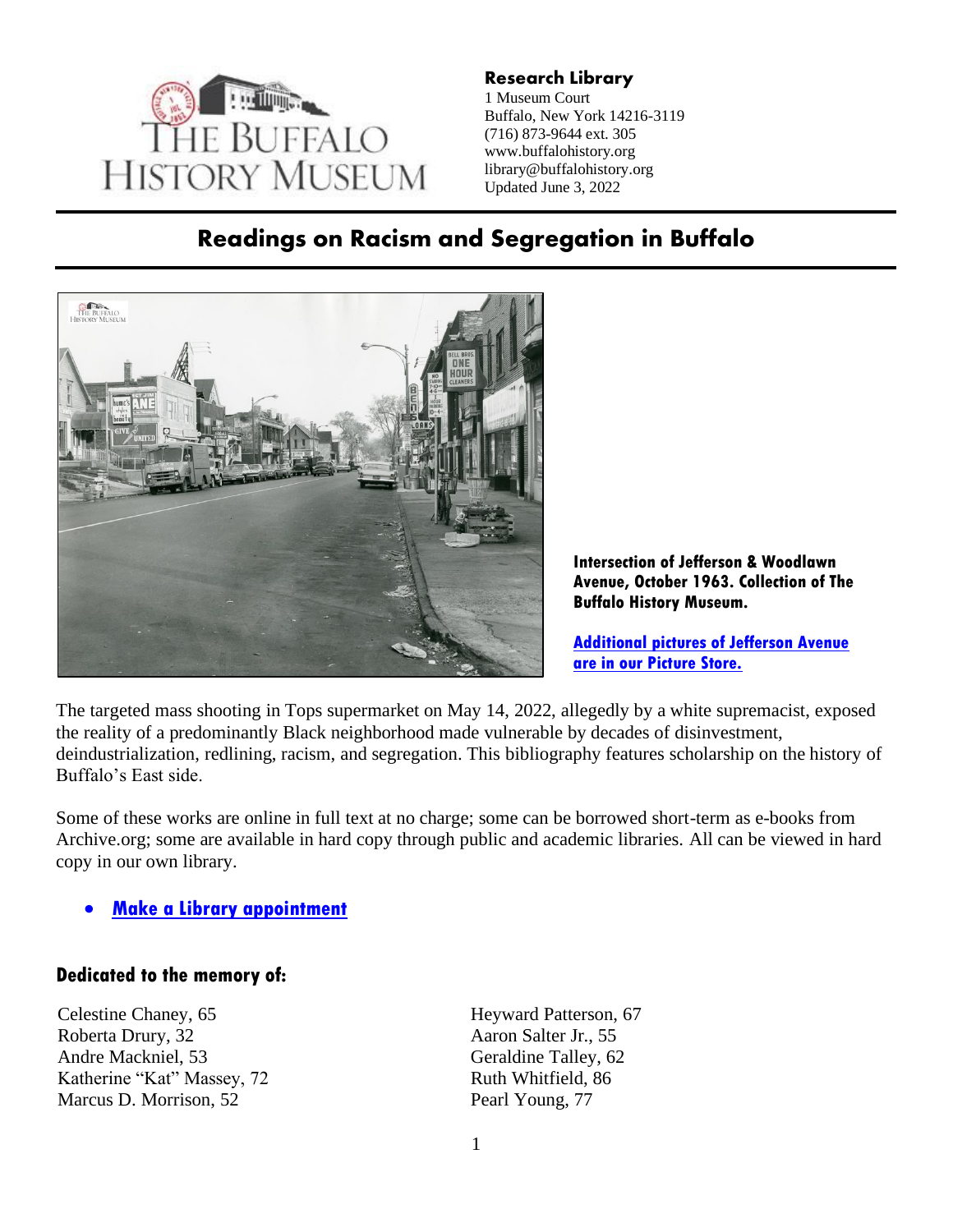"They Aren't Going to Listen to **Anything But Violence": African** Americans and the 1967 Buffalo Riot

#### Rowena I. Alfonso<sup>1</sup>

On Monday, 26 June 1967, a riot broke out in the city<br>of Buffalo, New York, when two white police officers intervened in an altercation between two male African<br>American teenagers. The riot erupted when a crowd of approximately two hundred African Americans, many of hom were residents of the Lakeview Projects, a public housing facility, responded to the perception that the police<br>used excessive force in attempting to subdue the two youths. The rioting continued intermittently until Saturday, 1 July 1967.<sup>2</sup> On the first night of the riot, reports estimated that the crowd swelled from about 200 to 350 people. By the second<br>night of the riot, approximately 1500 African Americans were involved, throwing stones and bricks at police officers who attempted to subdue the crowds with teargas.<sup>3</sup> The five-night riot resulted in about sixty injuries, over 180 arrests, and approximately \$250,000 worth of property damage done to stores and homes.

The Buffalo riot was part of a wave of riots that swept<br>across urban areas of the North in the late 1960s. In spite of the gains made by the Civil Rights movement in the South,<br>the quality of life for African Americans in Northern cities in

- **[Free online](https://www.thefreelibrary.com/%22They+Aren%27t+Going+to+Listen+to+Anything+But+Violence%22:+African...-a0367134146)**
- **[Find in a library](http://www.worldcat.org/oclc/1047604538)**



- **[Free online](https://ppgbuffalo.org/buffalo-commons/library/resource:a-city-divided-a-brief-history-of-segregation-in-buffalo-1/)**
- **[Find in a library](http://www.worldcat.org/oclc/1047604536)**

#### **Alfonso, Rowena (1978-2016) "They Aren't Going to Listen to Anything but Violence:" African-Americans and the 1967 Buffalo Riot Afro-Americans in New York Life and History, v. 38, no. 1, 2014**

"On Monday, 26 June 1967, a riot broke out in the city of Buffalo, New York, when two white police officers intervened in an altercation between two male African American teenagers. The riot erupted when a crowd of approximately two hundred African Americans, many of whom were residents of the Lakeview Projects, a public housing facility, responded to the perception that the police used excessive force in attempting to subdue the two youths. The rioting continued intermittently until Saturday, I July 1967."

--Rowena Alfonso

#### **Blatto, Anna City Divided: A Brief History of Segregation in Buffalo Partnership for the Public Good, 2018**

"Buffalo-Niagara is one of the most racially segregated metropolitan regions in the nation. While racial segregation has declined slightly in recent years, economic segregation has increased, resulting in neighborhood conditions growing worse – not better – for most people of color in the region. Segregation imposes a wide range of costs on people of color, impairing their health, education, job access, and wealth. Individuals living in segregated neighborhoods tend to have less access to services that allow adequate standards of living, and their economic mobility is severely impaired."

--Partnership for the Public Good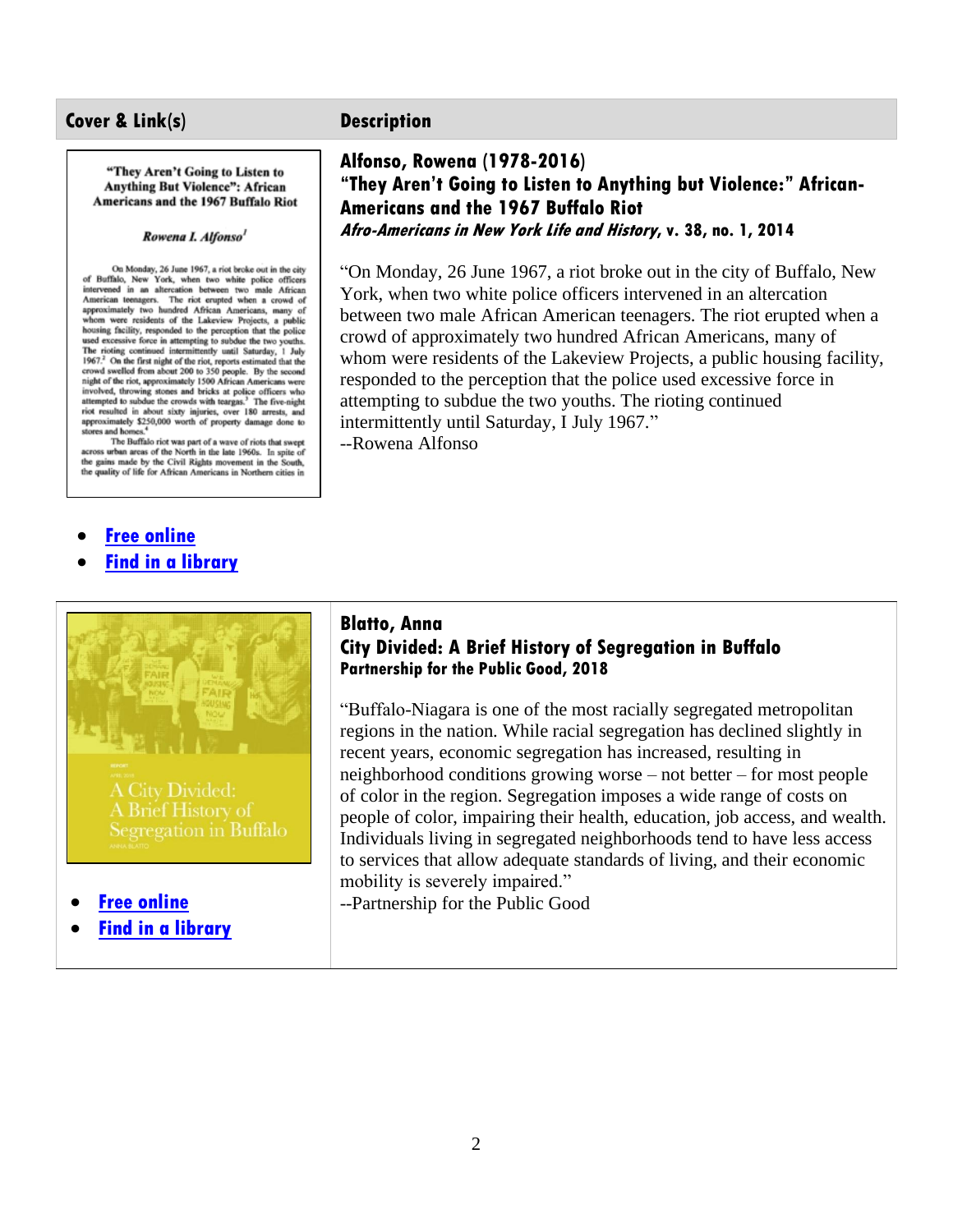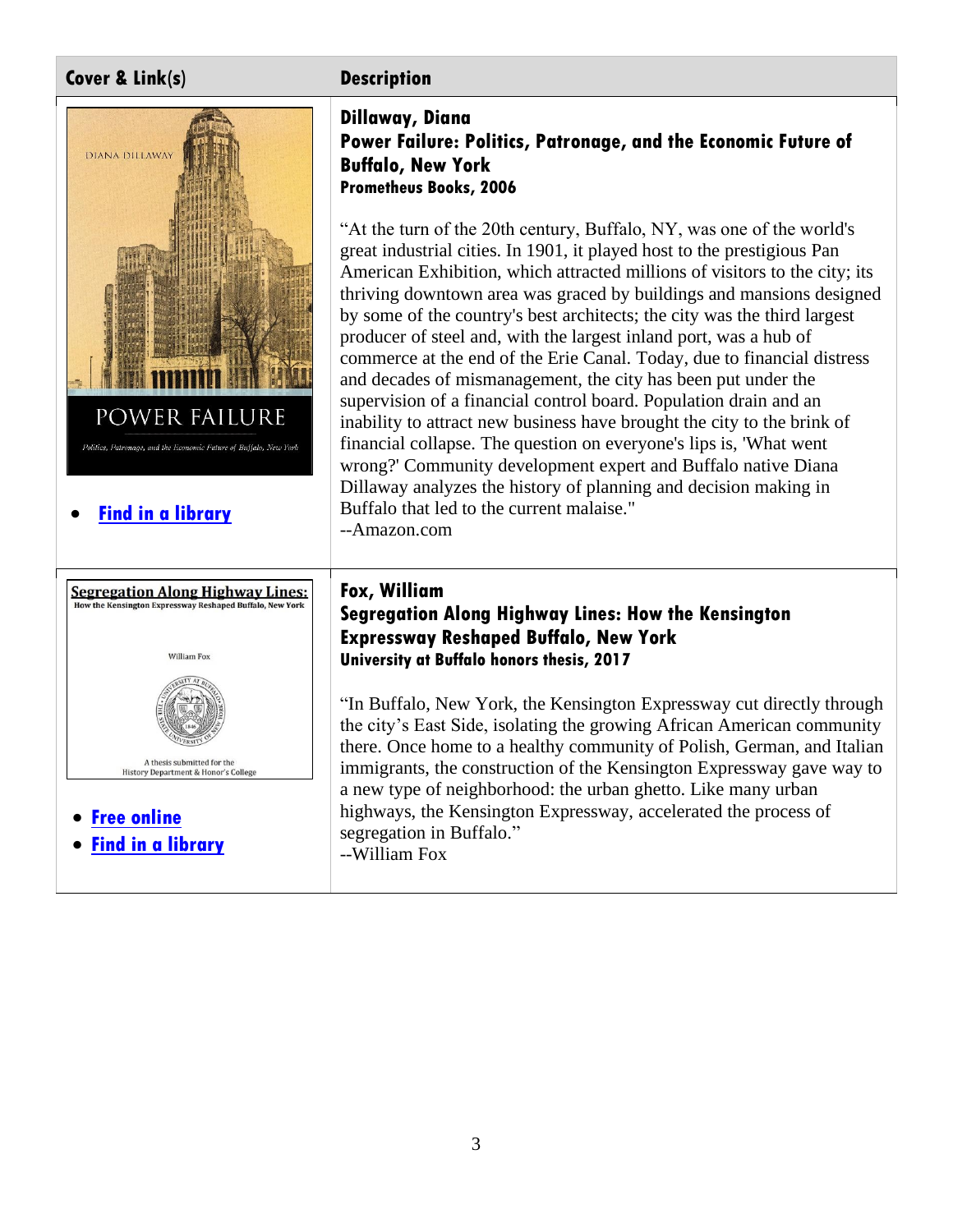

• **[Find in a library](http://www.worldcat.org/oclc/1105418895)**

# **Griffin, Domonique**

**They Were Never Silent, You Just Weren't Listening: Buffalo's Black Activists in the Age of Urban Renewal Trinity College senior thesis, 2017**

"While playing basketball with friends, two young residents got into a physical altercation. Once cops arrived on the scene to break up the disturbance, one of the young men informed the cops that there was no need to intervene. "We fight every day and we would be friends the next day," explained the young man. Despite his attempts to de-escalate what he believed to be a nonthreatening situation, the cops soon spiraled out of control. Two cops quickly multiplied to thirty as residents gathered around the unfolding scene. At one point, an officer even drove his motorcycle through the crowd of boys as the remaining cops ordered the by-standers to return to their homes. Irate that the reckless officer had hit their sons, two mothers and a reverend approached the officers. Unfortunately, they had underestimated the hostility of the police." --Domonique Griffin

#### **Kraus, Neil Race, Neighborhoods, and Community Power: Buffalo Politics, 1934-1997 State University of New York Press, 2000**

"Desegregation in Boston and Buffalo examines how the citizens and the political leadership of the two cities dealt with controversial court orders to end the segregation of public schools. Although the cities shared many similarities, they witnessed very dissimilar outcomes. Taylor covers key factors such as inter-ethnic relations and the struggle of various ethnic groups for political empowerment, and focuses on the political development of African American communities in urban environments and the role of Black elected leadership in helping to diffuse potentially volatile situations."

--SUNY Press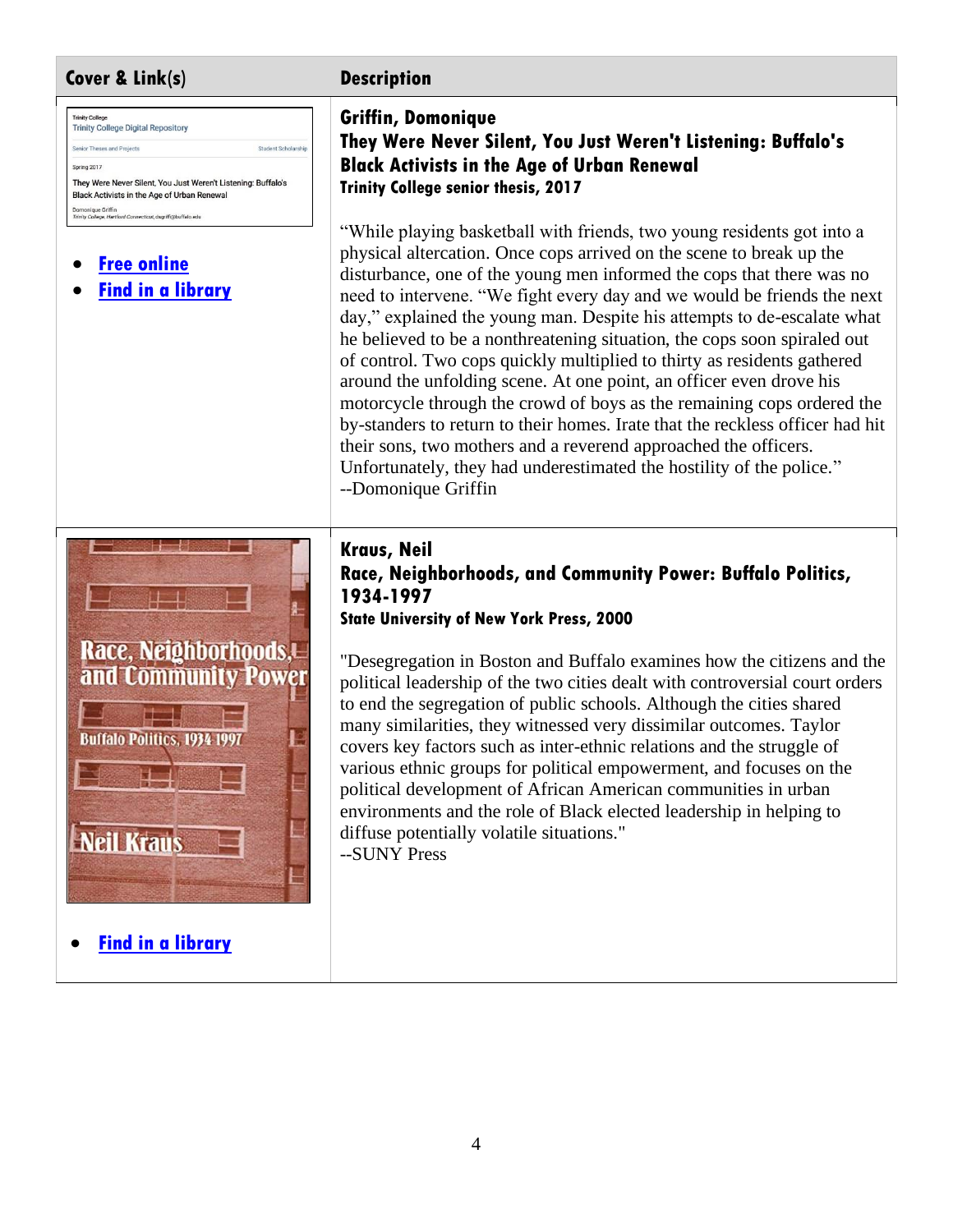



- **[Find in a library](http://www.worldcat.org/oclc/782877996)**
- **[Borrow e-book](https://archive.org/details/hoodedknightsonn0000lays)**
- **List of Buffalo KKK [members](https://nyheritage.org/collections/buffalo-ku-klux-klan-chapter-list-members)**



The State of Black Buffalo in 1990 and the Present Henry-Louis Taylor, Jr., Jin-Kyu Jung, and Evan Dash a Report to the Buffalo Center for Health Equity September 2021

- **[Free online](https://www.investigativepost.org/wp-content/uploads/2021/10/TaylorHL-The-Harder-We-Run.pdf)**
- **[Find in a library](http://www.worldcat.org/oclc/1322472249)**

#### **Lay, Shawn Hooded Knights on the Niagara: The Ku Klux Klan in Buffalo, New York NYU Press, 1995**

"Shawn Lay here provides a riveting portrayal of how the Klan established itself in Buffalo. Most chillingly, he explains how otherwise ordinary, well-established citizens, caught up in a complex set of circumstances, were persuaded to join a notorious secret society that pandered to the darkest impulses in American society." --Amazon.com

### **Taylor, Henry Louis The Harder We Run: The State of Black Buffalo in 1990 and the Present**

**University at Buffalo Center for Urban Studies, 2021**

"This report uses the State of Black Buffalo Project as a reference point to determine if African Americans have made progress over the past thirty-one years. It aims to determine if the Black socioeconomic trajectory is trending upward or downward. "Progress" is a shadowy term that requires careful definition. This report defines it as the movement of Blacks in Buffalo toward a status where most African Americans receive a good education and have jobs that pay a livable wage. Such wages will enable Blacks to live in high-quality and affordable houses in safe and vibrant East Side neighborhoods, attend and graduate on time from excellent neighborhood-based schools, and experience social well-being, joyfulness, love, and support." --Henry Louis Taylor